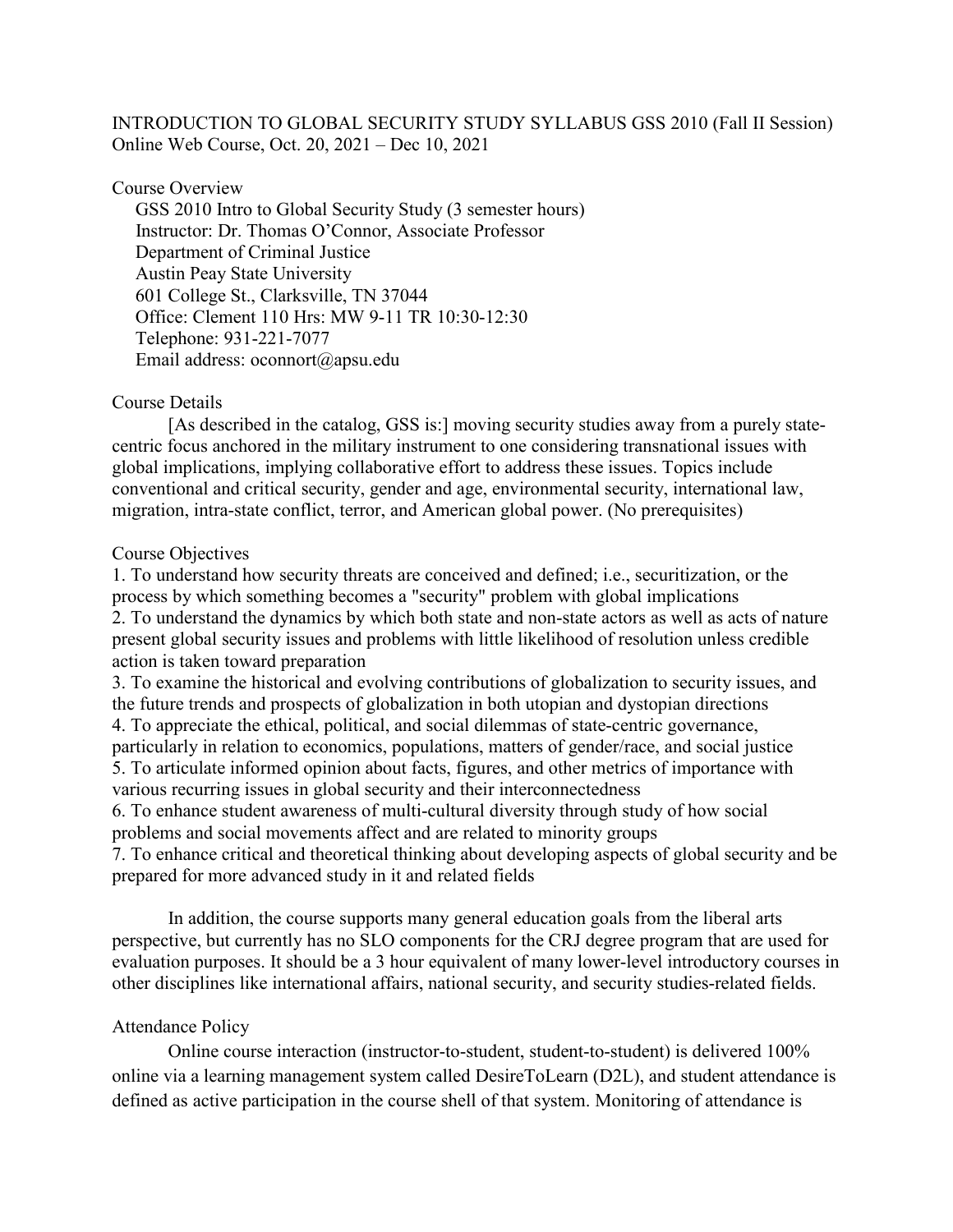done via a statistics tracker which records logins and time spent visiting various areas. At least three logins per week are expected and the time spent in various areas should be appropriate for learning purposes and the timely submission of assignments. Failure to comply with these attendance guidelines, unless a personal excuse is accepted by the instructor, will result in a one letter drop of the final grade.

### Book Requirements

The required textbook is O'Connor (1<sup>st</sup> edition, 2019) **Global Security**. San Diego: Cognella Academic Publishing. It has an ISBN the bookstore sells as 9781516515646 which I believe is a loose-leaf bound edition with the paperback ending in 39 instead of 46. It is not available as an eBook and may be cheaper elsewhere or from the publisher. It will be accompanied by instructor-provided PowerPoints along with a few other instructor-provided readings. All royalties from O'Connor's books go to a University Advancement fund to benefit the CRJ department. There are no secondary or supplemental textbooks.

Basic requirements for succeeding in this web course include having a computer, Microsoft Word or word processor, an Adobe Acrobat reader, an Internet Browser, a good Internet connection, and mastery of the APSU OneStop and D2L platforms. This course has no Bandwidth-intensive features like videos, chats, or Zoom meetings. Exams are unproctored because questions are based on connections between ideas in the readings rather than page-bypage factoids.

#### Semester Schedule

Note that there is no Thanksgiving break in a Fall II web course, and that the final, eighth week is only two days long, ending on Dec 10 which is the same day as graduation.

Week 1 – Oct 20 – 26 Week 2 – Oct 27 – Nov 2 Week  $3 - Nov 3 - Nov 9$ Week  $4 - Nov 10 - Nov 16$  (last day to drop) Week 5 – Nov 17 – Nov 23 Week 6 – Nov 24 – Nov 30 (Thanksgiving, no break) Week  $7 - Dec 1 - Dec 7$ Week  $8 - Dec 8 - Dec 10$  (graduating seniors turn work in early)

# Content Outline and Reading Schedule

Week 1 – *Securitization, Military state-centric threats, Non-state actors, War and future conflicts* (chapters 1 & 5, PowerPoints, and any other readings provided by the instructor which may include such things as Wikipedia's International Security & Human Security)

Week 2 – *Economics, Populations, Public Health* (chapters 2 &3, PowerPoints, etc.)

Week 3 – *Eco-security, Space security, Planetary defense* (chapter 4, PP, etc.)

Week 4 – *Crime, Humanity, Terrorism* (chapters 6 & 7, PP, etc. & MIDTERM due)

Week 5 – *Cyber-security, Infrastructure, Infowar* (ch 8, PP, etc.)

Week 6 – *Natural Disasters, Catastrophes* (first part of ch. 9, PP, etc.)

Week 7 – *Man-made Disasters, Technological Accidents* (second pt. ch 9, PP, etc.)

Week 8 – *Hybridity, Cosmopolitanism, Triadic Modeling* (ch 10, PP, etc.)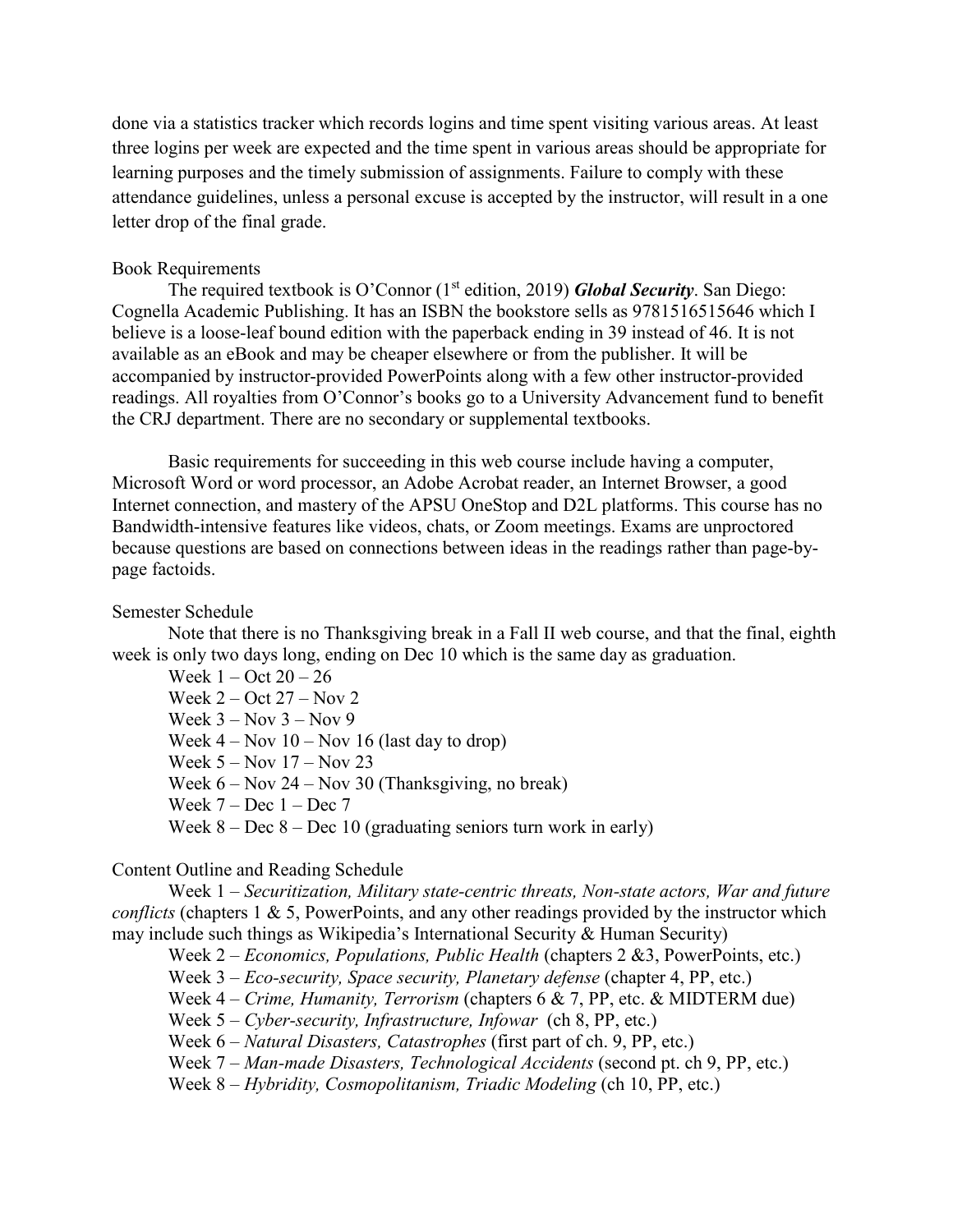FINAL due by end of term, along with any make-up work owed

Basis and Methods for Grading

The overall grade scale used in this course is a 10-point scale, although the instructor reserves the right to raise or lower the scale as circumstances demand. Borderline cases are rounded up, and I sometimes give a "bump" in scores on various assignments based on rare, exemplary, or impressive performance as well as early submission. Please don't turn things in too early just to get them over with. I also sometimes retroactively bump up an earlier grade based on improved performance on later assignments. Your first posted grade will most likely be for a discussion participation rate where the scores accumulate and are not final until it is maxed out or the end of term is reached. I keep the gradebook updated regularly and post grades two or three times a week. Here is a weighted percentage listing of the assignments.

25% (pts) – Multiple Choice exam – a long one you turn in before the end of Week 4

15% (pts) – Three Short Essays – three of them are due before the end of Week 4

25% (pts) – Final Multiple Choice exam – FE and MT spill over; due before end of term

15% (pts) – Three More Short Essays – three of them before the end of term

20% (pts) – Discussion – a rating of your ongoing discussions and online participation

 $A = 90-100$  $B = 80-89$  $C = 70-79$  $D = 60-69$  $F = 59/below$ 

> A midterm grade shall be awarded for all students in this course. The grade awarded may not necessarily be based on 50% of the course requirements and may or may not differ from the final grade. Your midterm grade will be posted on AP Self Service.

# Assignment Details

The *multiple choice exams* have known difficulty and discrimination indexes, and most items will assess overall comprehension of the book. For instance, I am found of "analogy" questions like something X is to Y as large/small, round/square, etc., and my best advice here is not to over-think yourself. The numbered MC items are presented in rough chronological order with the reading schedule, but do not always coincide with information from any exact page number. The Midterm goes up to about chapter 6 or 7, and the Final picks up the remaining chapters but also goes back and contains some items from earlier chapters. Here is an example with the answer shown:

#16. Which environmental problem is most often defined or discussed as a threat in terms of persistence or having persistent qualities?

A. global warming

B. pollution\*

- C. invasive species
- D. deforestation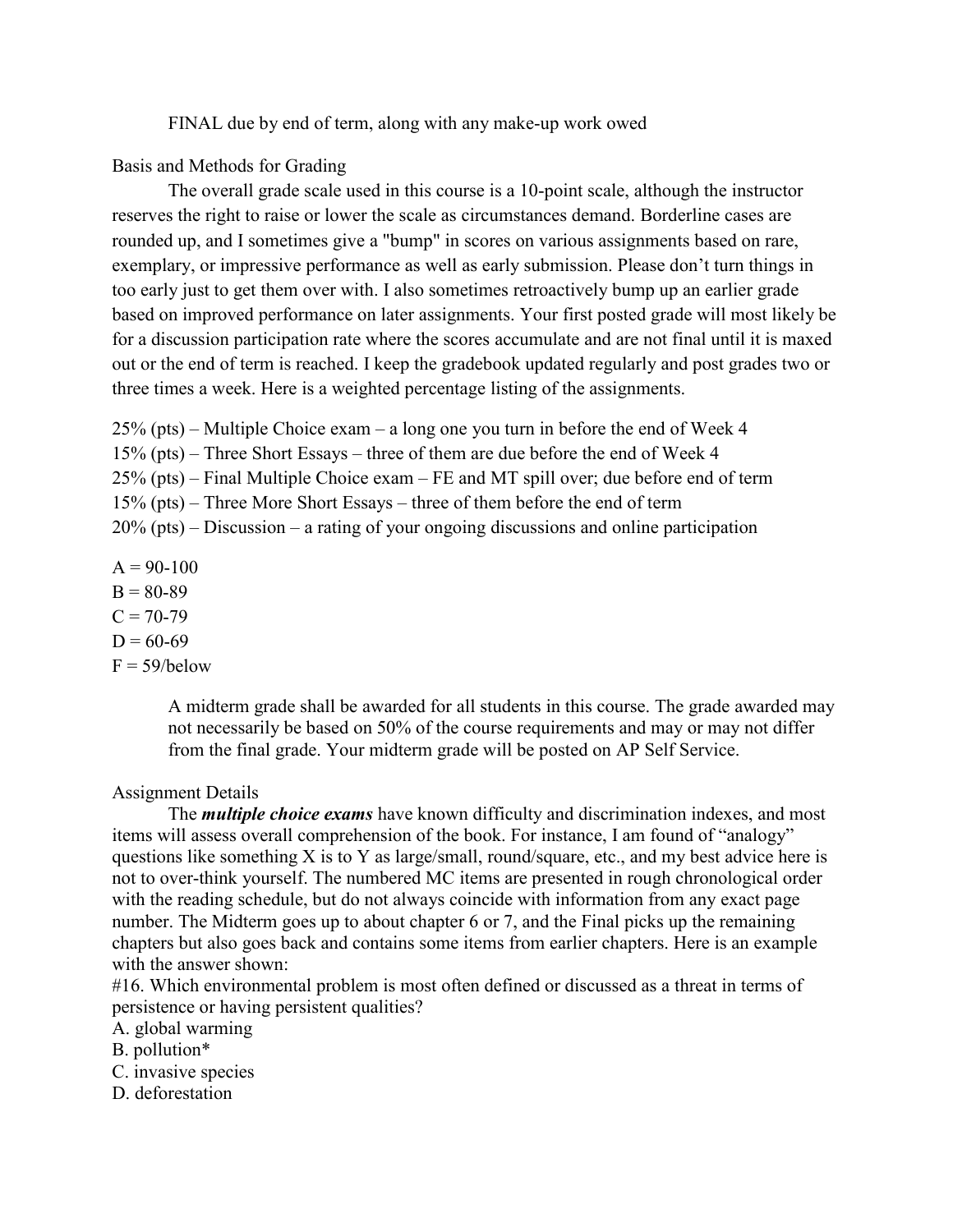and you would not know that unless you achieved an in-depth understanding from the readings about how adjectives like persistent are used to describe the most harmful chemical types of fluorocarbons and other pollutants, and figured out that there's no exact page number to reference as a word-for-word source, and you'll have to base your best guess on your overall understanding. Some students report doing better by keeping a printout of the exams handy while doing the readings while others prefer doing the readings first. Find a method that works for you, but in all cases you only get to choose one and only one answer and can NOT provide any commentary. Arrange your MC answers on a self-made printable piece of paper, carefully listing them as 1-A, 2-c, etc., for ease of scoring.

The *essays* are short, 200-word responses which are to be completely your own words unless you have pinpointed a crucial statement or idea from a well-recognized scholar in which case you will probably be writing a lit review, but no citations are expected from these essays. The desired length is only a guide, and choose from the instructor-provided list, any of the Study Questions at the end of the chapters, or make one up on your own. Be thoughtful, experimental, creative, and original. You are to do five (6) of them, and remember you can always substitute any ONE exam question expanded upon for one of the five essays. Three are due before the midterm and the rest by the end of the term. No metrics exist for evaluating your writing.

The *discussions* consist of instructor-led topics that can be steered in any direction by being student-led. They are the place for expressing opinions, random thoughts, and anything else you feel needs to be shared. Please do not try to overwhelm the discussion boards too early in order to finish the assignment early. Sometimes that happens and a student maxes this category out when really significant contributions are made, but a slow but steady normal pace will assure you reach a perfect score by the end of the term, so enjoy and have fun with them.

#### Course Rules

I always give you the benefit of the doubt by small rounding and bump-ups. Both individualized and group feedback is also given on early assignments, when applicable, so you can improve on later ones. I do not give extra credit work; I do not give makeups, and neither do I allow do-overs. Be sure all your assignments are in by the due times posted. Your work should reflect planning and editing on your part. There are fractional bonus points for turning in something early, and penalty points for turning in something late. A list (e.g., 1-A, 2-B, 3-B) of multiple choice answers is to be turned in on a one-page answer sheet of your own making (for ease of printing purposes). The essays should be well-processed sentences and paragraphs and strive toward succinctness and insightfulness. Feel free to expand on anything in any way which best expresses a demonstration of mastery over what is being taught. I encourage you to advance your learning by utilizing our school's library. You must have completed at least the midterm before requesting an incomplete or withdrawal. You will be monitored about the time you spent accessing the course, the readings, the discussions, and other content areas by the D2L statistics counter. Participation matters. Keep abreast of any instructor announcements, and observe etiquette when in discussion with others.

#### Disability Policy

Austin Peay State University abides by Section 504 of the Rehabilitation Act of 1973, which stipulates that no student shall be denied the benefits of an education "solely by reason of a handicap." Disabilities covered by law include, but are not limited to, learning disabilities, hearing, sight, or mobility impairments.